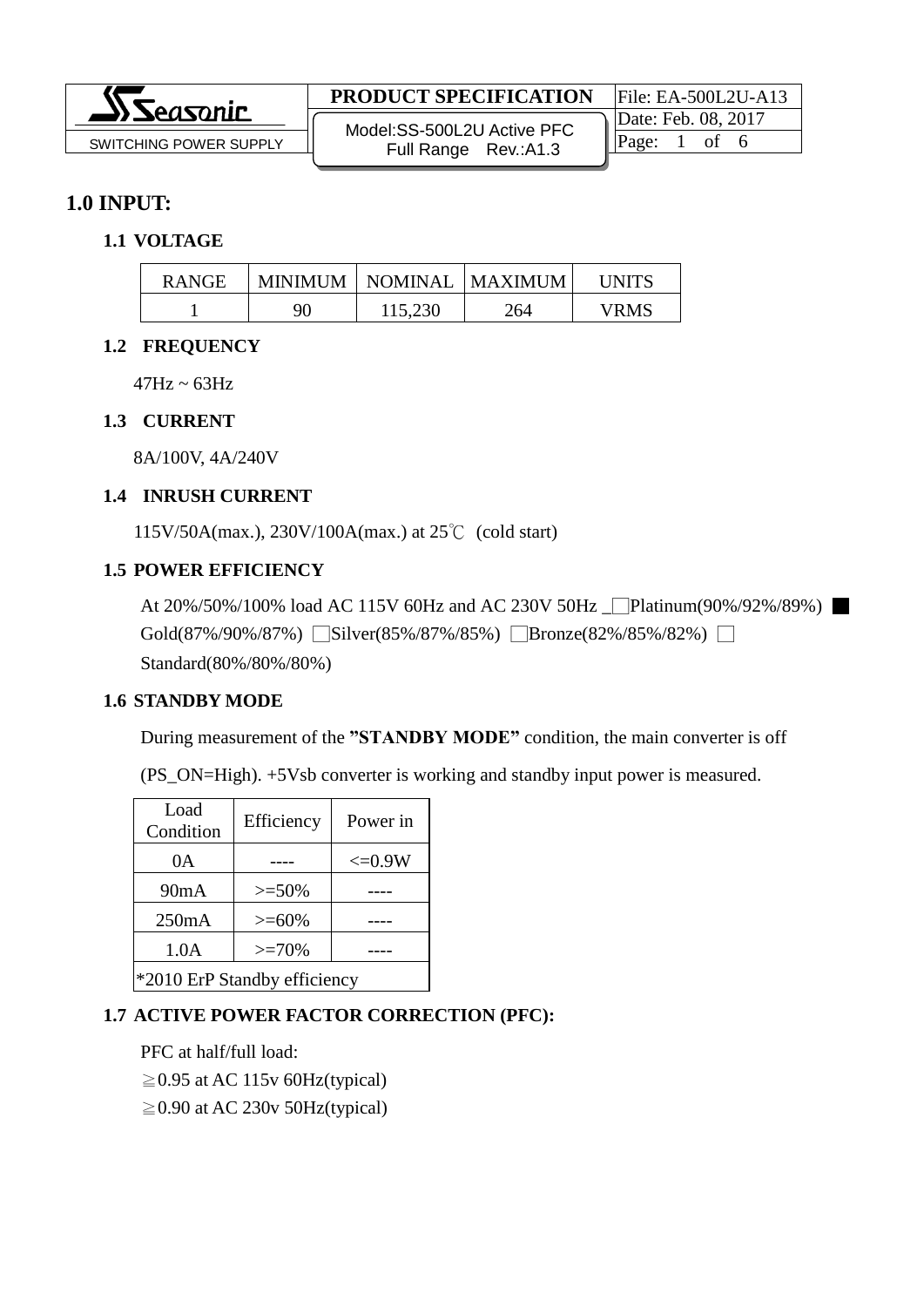|                        | <b>PRODUCT SPECIFICATION</b> | $File: EA-500L2U-A13$ |  |
|------------------------|------------------------------|-----------------------|--|
| $\Delta$ ) Seasonic    | Model: SS-500L2U Active PFC  | Date: Feb. 08, 2017   |  |
| SWITCHING POWER SUPPLY | Full Range Rev.: A1.3        | Page:<br>ΩŤ           |  |
|                        |                              |                       |  |

# **2.0 OUTPUT:**

| <b>GROUP</b>                      |       |         |         | 2      |         |         |
|-----------------------------------|-------|---------|---------|--------|---------|---------|
| <b>VOLTAGE</b>                    | $+5V$ | $+12V1$ | $+12V2$ | $-12V$ | $+3.3V$ | $+5VSB$ |
| <b>MAX.LOAD</b>                   | 20A   | 20A     | 20A     | 0.3A   | 20A     | 2.5A    |
| <b>MIN.LOAD</b>                   | 0A    | 0.5A    | 0A      | 0A     | 0A      | 0A      |
| <b>REGULATION</b>                 | ±5%   | ±5%     | ±5%     | ±10%   | ±5%     | ±5%     |
| RIPPLE & NOISE (mV)               | 50    | 120     | 120     | 120    | 50      | 50      |
| Capacitive Loads (uF)             | 12000 |         | 11000   | 350    | 12000   | 350     |
| Dynamic Load Capacitive Load (uF) | 1000  |         | 2200    |        | 1000    |         |

NOTE:

1.The continuous maximum total output power shall not exceed 500W.

+12V1 and +12V2 DC maximum output power shall not exceed 40A(480W).

+3.3V and +5V DC maximum combined output power shall not exceed 100W.

- 2.Maximum peak total DC output power should not exceed 550W.
- 3.Peak power and current loading should be supported for a minimum of 1 second.
- 4.Ripple and Noise measuring with an oscilloscope with 20 MHz bandwidth. Output should be bypassed at the connector with a 0.1uF ceramic disk capacitor and a 10uF electrolytic capacitor to simulate system load. The length of ground wire on probe should not longer than 40mm, if a Non - differential type of scope was used.

#### **2.1 CROSS REGULATION**

The  $+5V & 3.3V$  combined load and  $+12VDC$  load shall remain within the defined in section 2.0 over cross load combinations shown Figure 1:

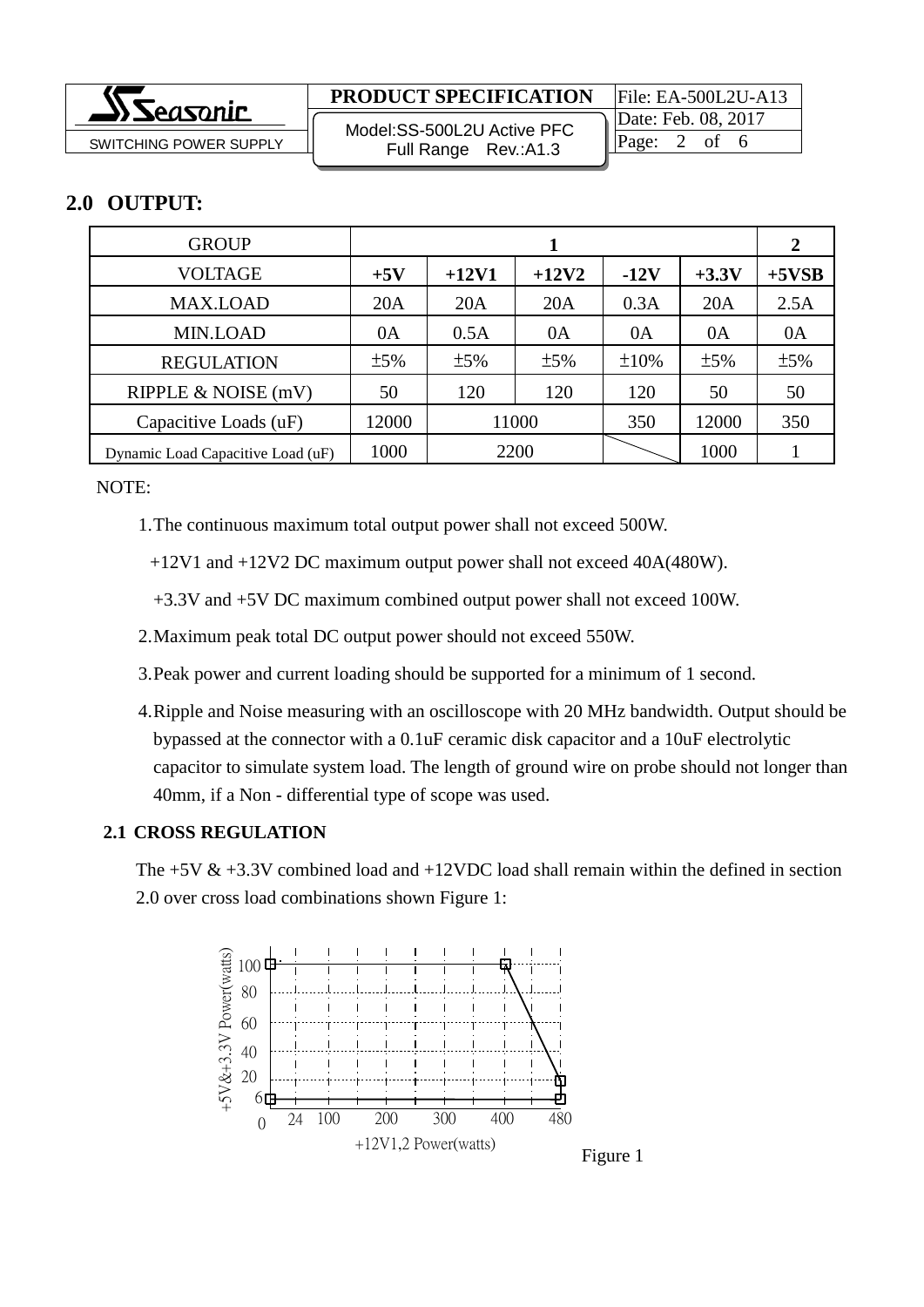

SWITCHING POWER SUPPLY  $\begin{array}{ccc} \parallel & \text{mod.532} \\ \text{Full Range} & \text{Pay-413} \end{array}$  Page: 3 of 6 Model:SS-500L2U Active PFC Full Range Rev.:A1.3

Date: Feb. 08, 2017

#### **2.2 HOLD-UP TIME:** 17ms(minimum)

Test Condition: Full load. AC input 115V or 230V, 60 Hz .

## **2.3 LOAD TRANSIENT RESPONSE (STEP LOAD)**

Step load changes up to 65%(12V) and 30%(3.3V and 5V) of full load, while other loads remains constant within the rating. The load waveform shall be a square wave with the slope of the rise and fall at 0.5A/usec and the load transient repetition rate shall be tested between 50Hz to 5kHz at duty cycle range from 10%~90%. The DC output voltage will stay within regulation during the step load changes.

### **2.4 OVERSHOOT**

Overshoot at turn on or turn off shall be less than 10% for 3.3V, 5V and 12V output voltage, and 15% for -12V output voltage.

## **2.5 TIMING, HOUSEKEEPING AND CONTROL**

A low active PS-ON (DC ON/OFF) input signal is equipped, which provide the interface **ENABLE** or to **DISABLE** the **GROUP1** of DC output. This signal is electrically to interface with **TTL,OPEN COLLECTOR** and the **HARD SWITCH.**



| <b>SIGNAL NAME</b>                             | <b>MAXIMUM</b>    | <b>MINIMUM</b>    |
|------------------------------------------------|-------------------|-------------------|
| T1 PS_Power-on time                            | 500mS             |                   |
| T <sub>2</sub> Rise time from each main output | 20 <sub>m</sub> S | 2mS               |
| T3 PWR_ok delay                                | 500mS             | 100 <sub>ms</sub> |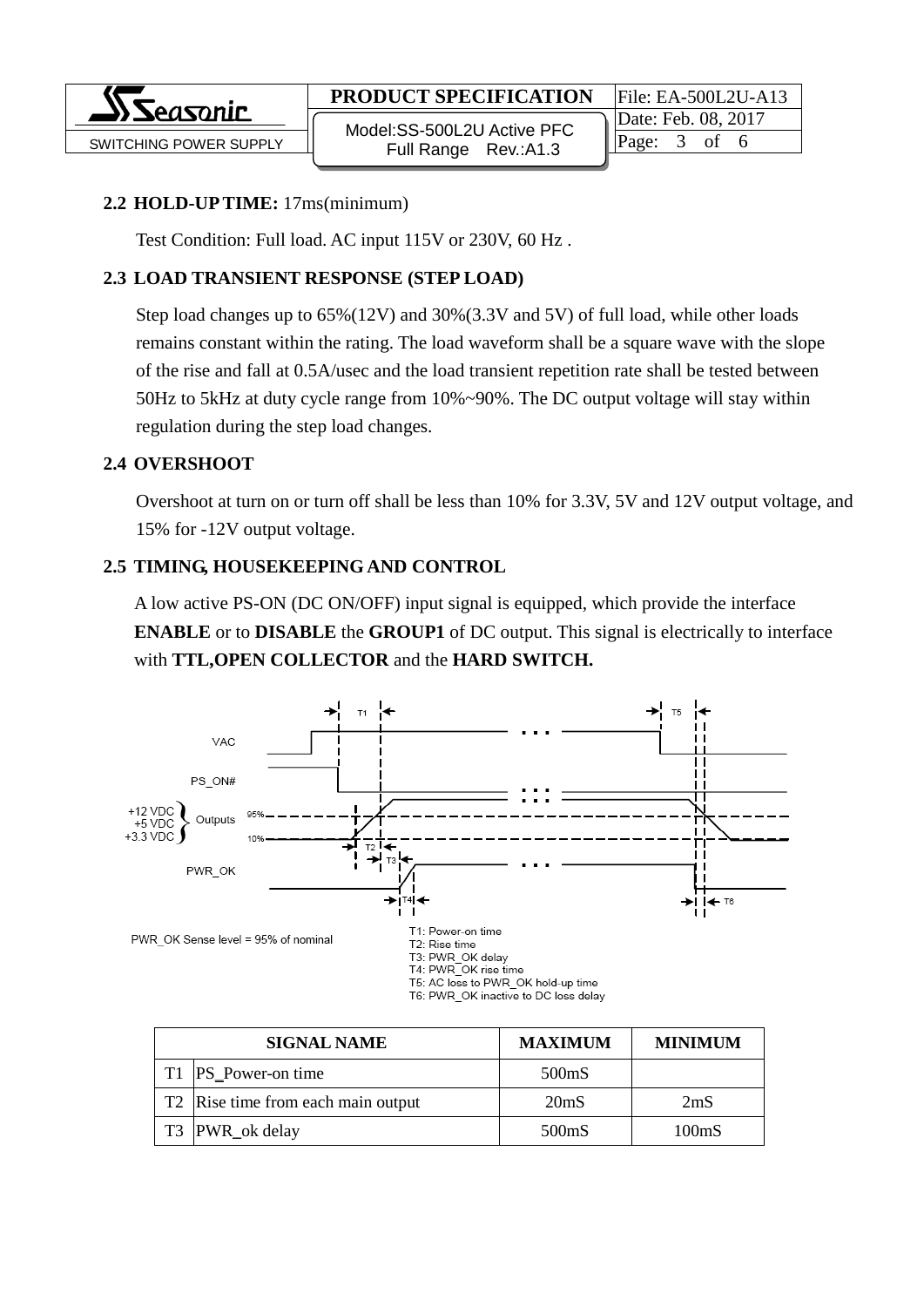.<br>Geographic

## **PRODUCT SPECIFICATION** File: EA-500L2U-A13

SWITCHING POWER SUPPLY  $\begin{array}{ccc} \parallel & \text{woucl.}\ \text{Soulson} & \text{Eull} & \text{Puler} & \text{Pave:} & \end{array}$   $\begin{array}{ccc} \parallel \text{Page:} & 4 & \text{of} & 6 \end{array}$ Model:SS-500L2U Active PFC Full Range Rev.:A1.3

Date: Feb. 08, 2017

| T4 PWR_ok rise time                 | 10 <sub>m</sub> S |                  |
|-------------------------------------|-------------------|------------------|
| T5 AC loss to PWR_OK hold-up time   |                   | 17 <sub>ms</sub> |
| T6 PWR_OK inactive to DC loss delay |                   | 1mS              |
| Rise time for the 5Vsb output       | 20 <sub>ms</sub>  | 1mS              |
| $AC_{+}$ 5Vsb delay                 | 1500mS            |                  |

### **2.5.1 POWER GOOD SIGNAL:**

Signal Type: open collector +5DC, TTL compatible.

Logic Level: <0.4V while sinking 4 mA.

Logic Level High: between 2.4VDC and +5V output while sourcing 200 uA.

Max Ripple/Noise: 400mV pk-pk. (no capacitor test)

## **3.0 OUTPUT PROTECTION**

## **3.1 TOTAL POWER PROTECTION: (OPP )**

Total power 150% max with shut-down and latch off protection.

## **3.2 OVER VOLTAE PROTECTION: (OVP)**

| <b>OVER</b><br><b>VOLTAGEAT</b> | Max.  | <b>RESULT</b>         |
|---------------------------------|-------|-----------------------|
| $+3.3V$                         | 4.3V  | Shut down & Latch OFF |
| $+5V$                           | 7.0V  | The Group 1 DC Output |
| $+12V$                          | 15.6V |                       |
| $+5Vsb$                         | 7.0V  |                       |

#### **3.3 SHORT CIRCUIT PROTECTION: (SCP)**

The short between any output of group 1 will shut down all group1.

The short at group 2 will Shut down both group 1 and group 2.

#### **3.4 OVER CURRENT PROTECTION: (OCP)**

Over current protection was designed to limit the current to operate within safe operating conditions.

Total current 200% max with shut-down and latch off protection.

+12V1 and +12V2 have separate current limit protection circuits.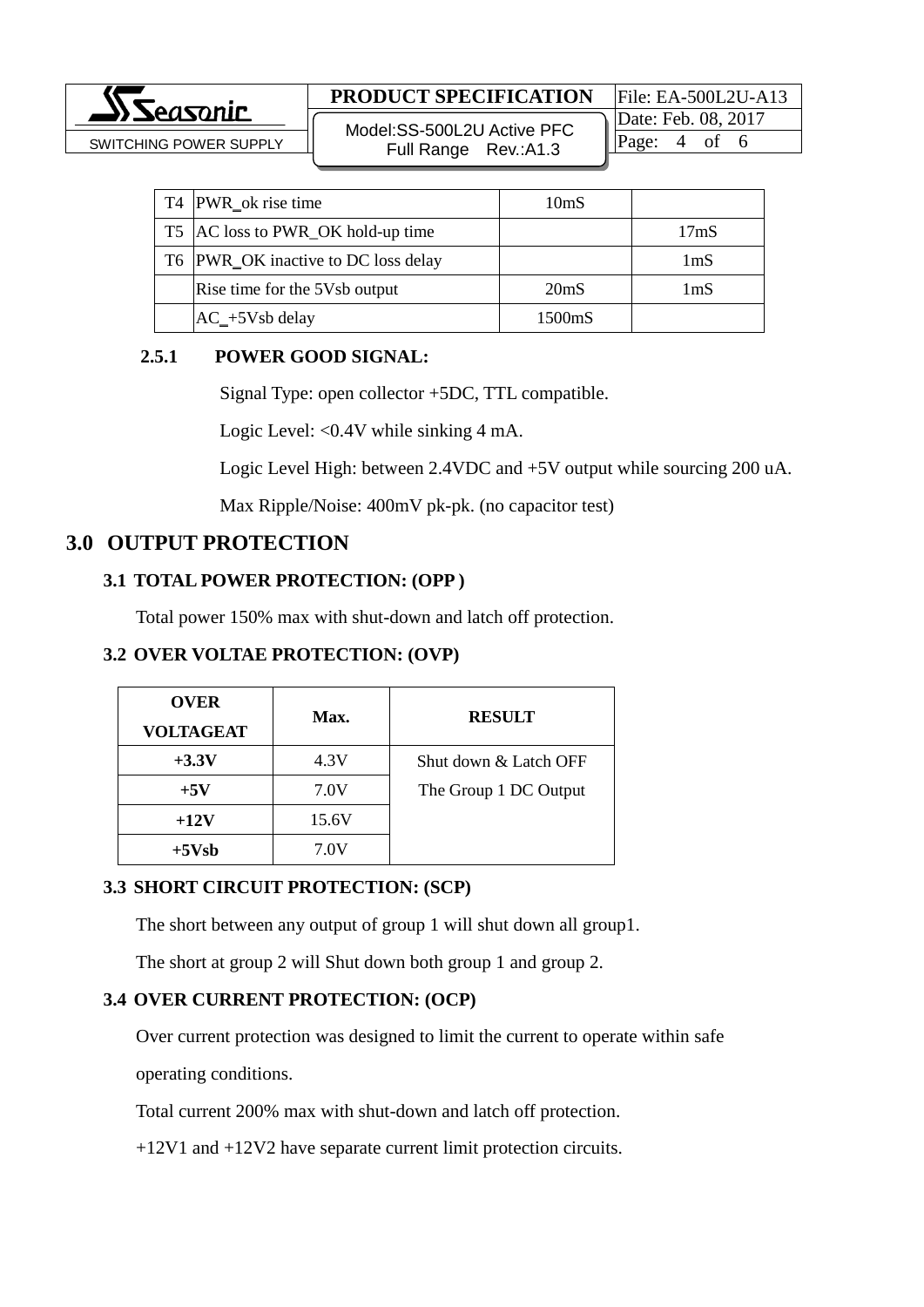**PRODUCT SPECIFICATION** File: EA-500L2U-A13

 SWITCHING POWER SUPPLY Page: 5 of 6 Model:SS-500L2U Active PFC Full Range Rev.:A1.3

Date: Feb. 08, 2017

### **3.5 OVER TEMPERATURE PROTECTION: (OTP)**

This power supply include an over-temperature protection sensor,which can trip and shut down the power supply at a preset temperature point. Such an overheated condition is typically the result of cooling fan failure or excessive maximum operation temperature.

### **3.6 NO-LOAD SITUATION**

No damage or hazardous condition should occur with all the DC output connectors disconnected from the load. The power supply may latch into the shutdown state.

### **3.7 RESET AFTER SHUTDOWN**

Whenever the power supply latches into shutdown state due to fault condition on its output, the power supply will return to normal operation only after the fault has been removed and the PS\_ON# has been pulled low again. If the power supply latches into shutdown state due to fault condition on 5Vsb, the power supply will return to normal operation only after the fault has been removed and the power switch(power cord) has been cycled off/on(plugged out/in) with A MINIMUM OFF TIME OF 3 SECONDS.

# **4.0 COOLING OF POWER SUPPLY**

A DC fan is equipped to cooling this power supply. The fan draws air into power supply from the vent holes at DC output cable side, and exhausts air at AC receptacle side. **This fan is only for power supply internal cooling purpose, not for system cooling.**

Fan parameters:

| <b>Rated Voltage</b> | 12VDC               |
|----------------------|---------------------|
| Dimension            | $60*60*25$ (mm)     |
| Air flow             | 20.51CFM min.       |
| Noise                | $\langle 24.0db(A)$ |

# **5.0 ENVIRONMENT**

## **5.1 OPERATING**

AMBIENT OPERATION TEMPERATURE: 0 to 50  $^{\circ}$ C.

AMBIENT OPERATION RELATIVE HUMIDITY: 20% to 80%